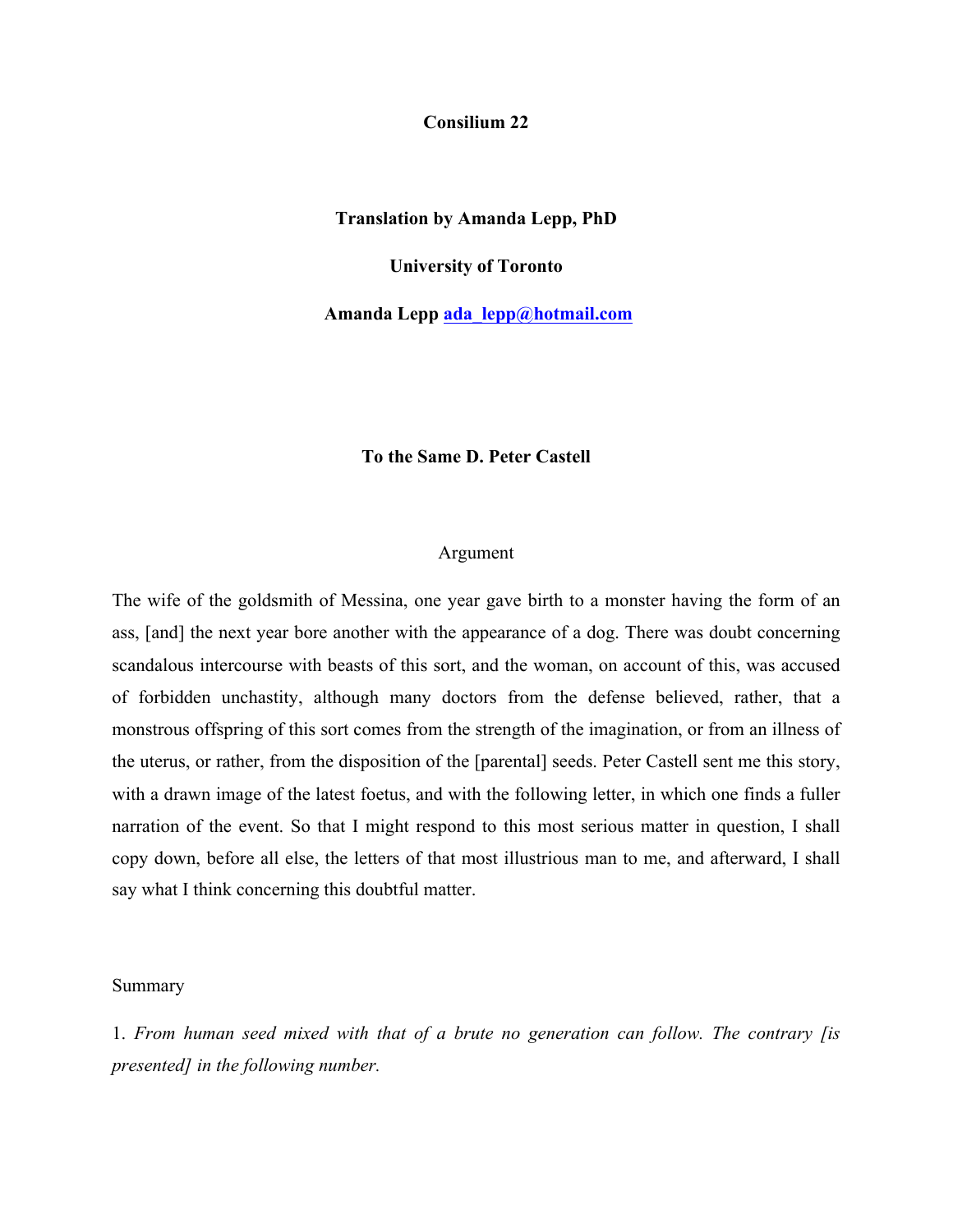2. *Nothing can prevent it that, from the mixture of human seed with that of a brute, some generation should follow, whatever it may be.*

3. *When a monster is born having a mixture of human and bestial members, the evidence is against accused party.*

4. *Each and every faculty, in an animal is meant for a specific operation, and is not for another.*

5. *Since imagination is an animating faculty, it can not set about the works of the formative faculty which is a natural [faculty].*

6. *Imagination, in a pregnant woman, directs the formative power to shaping something in its manner, according to the common opinion.* 

7. *Cognition is two-fold, one [kind] from the cognitive power, the other from the natural power. [But this is] false.*

8. *All things which do not have cognitive power operate from the sheer necessity of Nature.*

9. *All faculties require their own instruments.*

10. *The effects of imagination on the formation of the foetus appear to be imaginary rather than real.*

11. *The formative faculty, from which formation begins, never rests.*

12. *Nothing is formed in the beginning of conception which is not from the seed.*

13. *The woman who bore the bestial form of the foetus, does not appear free from all suspicion, rendering either in whole or in part, and therefore it is necessary to proceed further, so that the truth may be had.\**

To the most distinguished and most excellent D. D. Paul Zacchia,

an illustrious man and dearest friend.

<sup>\*</sup> I have inserted numbers indicating these points in Zacchia's text.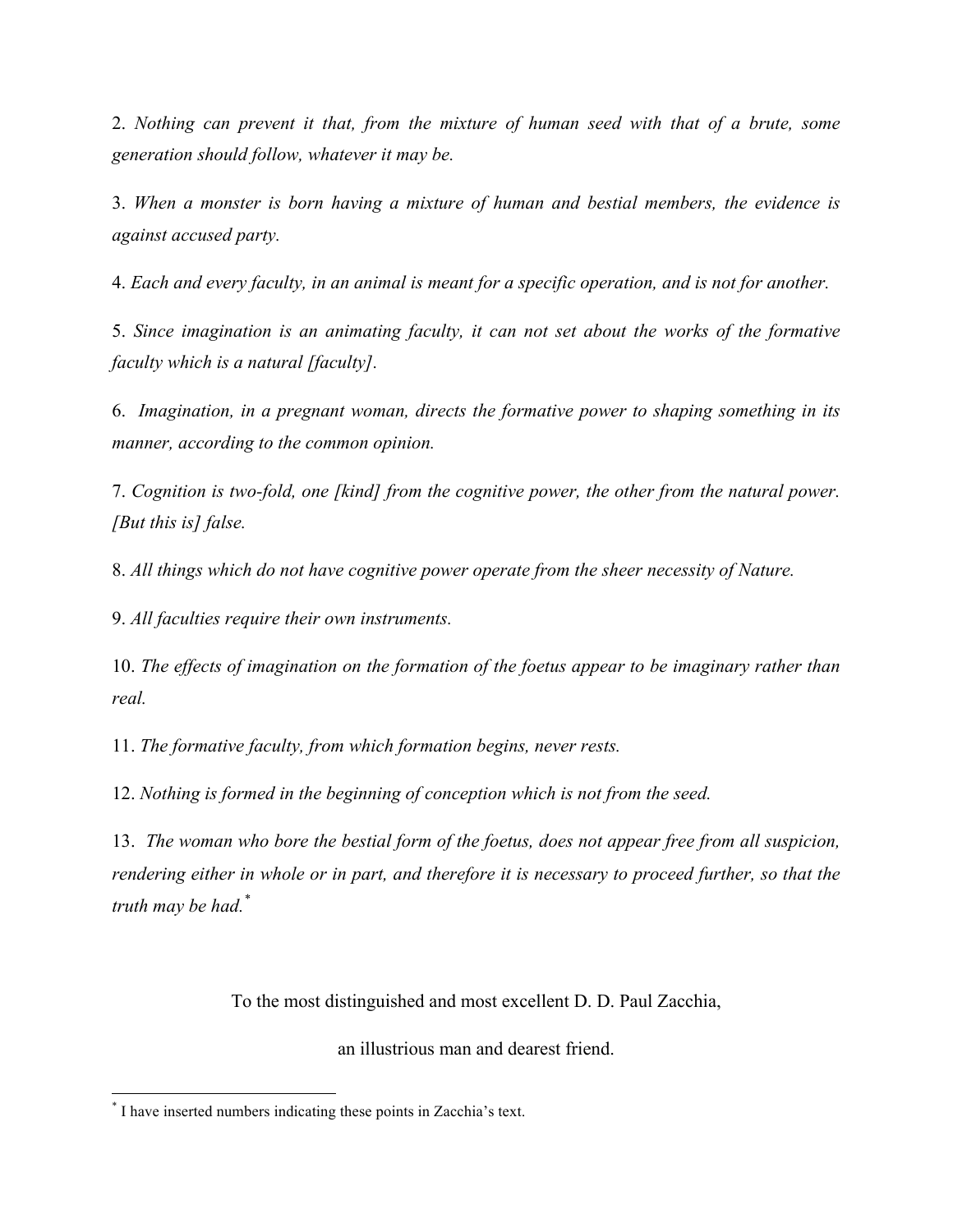## From Peter Castell Romanus, S. D.

What monsters you have revealed [*monstrasti*] to me! (Oh monstrous Zacchia, you show [*demonstras*] yourself to be a monster!)<sup>\*</sup> You have revealed [*monstrasti*] the nature, differences, and causes of monsters most exactly. Truly, animals, because they may be formed contrary to nature's custom, are worthy of revealing [*monstratu*]; but together with these, you have revealed yourself to be a monstrous author of this book among illustrious men, the composers of books, and [revealed yourself] to be known and pointed to [*monstrari*] by all on account of worthy or remarkable [*monstrabilem*] excellence, just like with Pliny the Nephew [Pliny the Younger]. Moreover, I ask, who is there in all of Europe, among physicians, philosophers or those expert in laws, who does not know Zacchia and, knowing him, does not point to him [*monstret*], in as much as he has written contrary to nature, or rather above nature, by showing [*monstrando*] preternatural things, and has exalted himself with regard to this treatment of monsters? You joined law with medicine, affairs of state with philosophy, brevity with clarity, clarity with gravity, and majesty with familiarity and agreeableness, whence, my Zacchia, you rendered yourself remarkable , but to what end do you speak so much monstrosity? Listen carefully, if you love me, I want you for a few things. Your praises, the honour acquired by you on account of the abovementioned work, rendered me, as if envious of you, a lover (you yourself know best how many other [praises] I might make; for, among the rest departing from Rome towards Messina, in my place [*lous=locus?*], I was trying to substitute you, in the presence of the most eminent and revered doctor, my most clement Cardinal Bisciam, and I pursued the intent, and I was witness that no one of the authors is more apt than you) yet why does gentle desire not urge me into acting with regard to monsters; and the occasion was readily given to me, however every ability was snatched away for writing most carefully concerning this subject matter, not only from me, but from others whom you had captured beforehand. For which reason nothing remains for me, except that I might write everything for your book, which, like a conspicuous, confirming witness, treats monsters seen by you in Rome? For, we saw and considered often times together (which yoked our friendship). Lest the introduction exceed the discussion, I will [now] relate a certain story, recently observed by me, of a monster for expanding your book.

<sup>\*</sup> Castell introduces his letter with a laudatory address which plays on the origins of the word "monster" from the Latin *monstrare*, meaning "to show," and its cognate *demonstrare*, meaning "to demonstrate." In classical and medieval usage of the word *monstrare*, it often meant "to show for the purpose of warning" and it was used frequently to describe prodigies and marvels.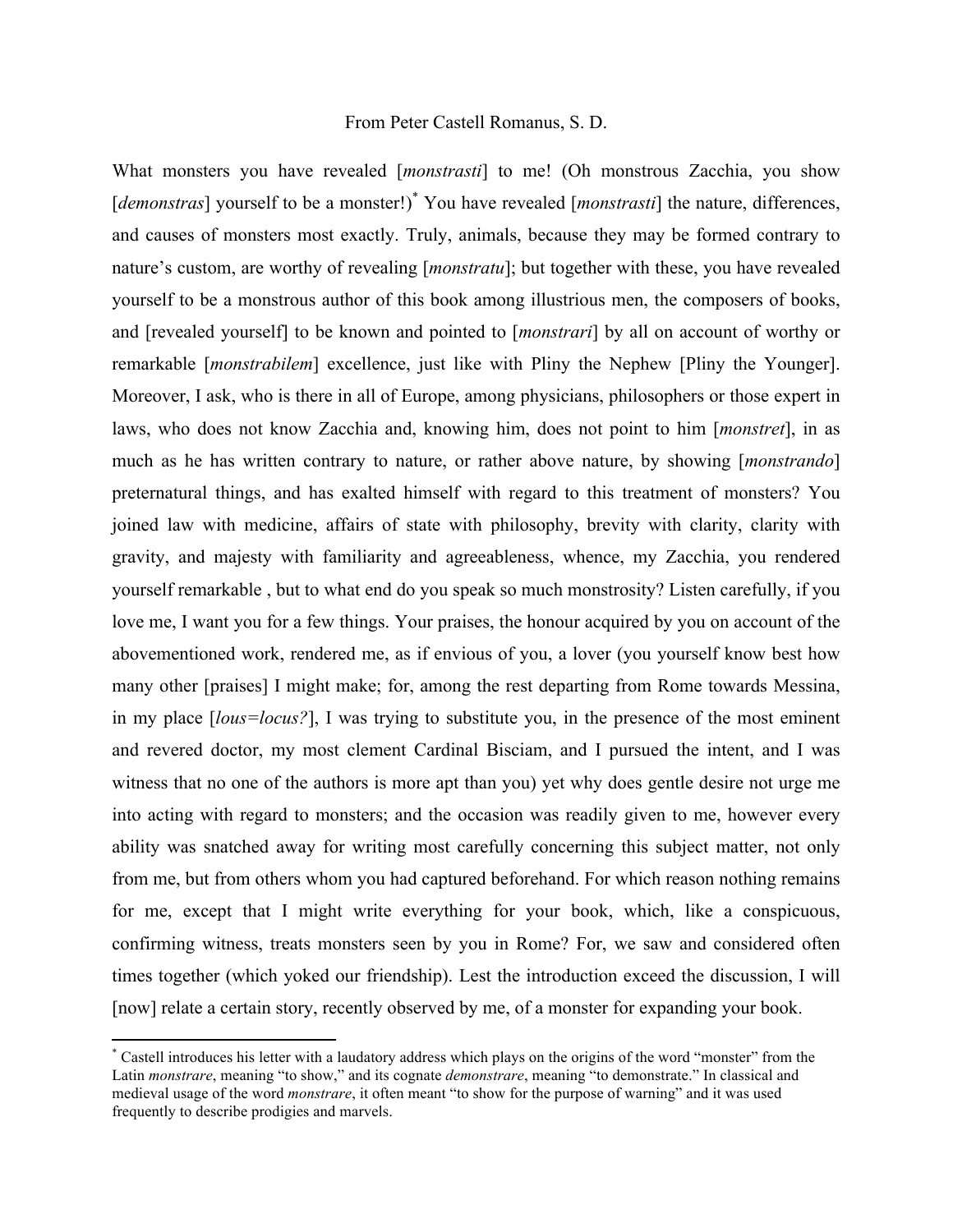The year past, 1635, on the feast of St. Stephen, the twenty-sixth of December, here in this noble city of Messina, the wife of the goldsmith gave birth to a monster with the appearance of a dog, and the year prior she had given birth to another having the form of an ass. Nay, more, I have heard from these inhabitants of Messina that another nobler woman three years before bore a Cyclops; By which it seems that not without reason did the ancients place the Cyclopes in Sicily. And not only these were accustomed to be born there, but also many foetuses with tails, as on the isle of Britain also, and not to mention, for my part, I also have seen that the Ligurian people are born with a tail which they cut off their infants. Nevertheless, on to our monster.

The father [of the monster of Messina] seemed to me to be around thirty years old, in body and face, of the best disposition; the mother, moreover, was of good aspect and form, but of strong and intense imagination and greatly curious. She, observing from her window an ass having intercourse in the roadway, as she tells it, and considering it intently, later gave birth to a creature in the shape of an ass [*Aselliforma*]. Recently, moreover, when she was engaged in intercourse with her husband, and a dog observed her, considering the dog as if astonished, she mentioned to her husband that she was being watched by the dog, and he responded, "What is the dog to you?" Next, carrying a foetus in her uterus for nine months, on several occasions, she heard it barking from within her, for which reason she indicated several times to her husband that she was carrying a dog in her uterus. And, at last, she gave birth to the monstrous dog, as I am describing to you, and for ten days did not expel the afterbirth, which [when it came, came] was very hard and rough, and [after that] she was well and is well. The cadaver, entrusted to me on the third day after its birth, had broken the back of its head (*occipite*). The father said that, in the exit from the uterus, the head had dragged the mother, and, thus, was broken. But, for my part, taking notice, I suspect that it was crushed because it was a monster. Its form was canine and its anus appeared very wide and flat, but it was without a tail. Its pelt, or rather, its skin was entirely without hair, was reddish, and, here, corresponded only most tenuously to human skin, and the head, moreover, if we were to consider the shape, and position of the eyes, resembled, rather, a bird than a dog, although the ears were those of a canine and the right was more oblong than the left, and was raised up. There appeared, for nostrils, a certain broad and hanging membrane, which remained very dry. It had a small and round mouth, and two teeth: lower incisors. The front feet resembled those of a dog, but without claws, and likewise, the rear feet were extraordinarily monstrous; for, they consisted of four oblong tubes, equal in length, and empty,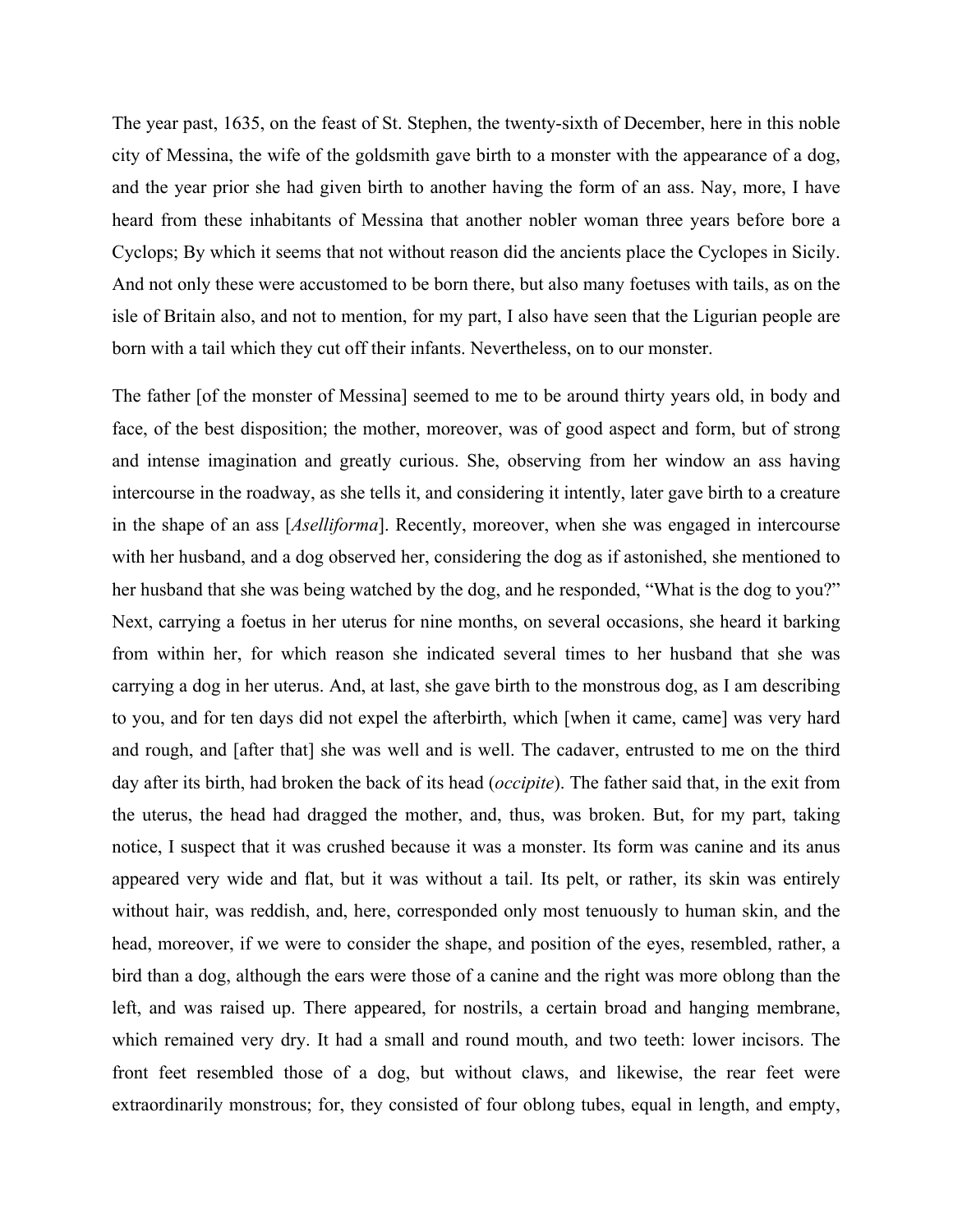but bony. Some of these had received a type of round blockage on the end. The abdomen was inflated and livid; as soon as I opened it, all the insides were putrid and most fetid, so I was not able to examine it carefully. I observed only that the left kidney was very great, and I did not see the right one. Investigating by no means curiously, on account of the putridity and nauseainducing smell, I was also unable to recognize the sex but it seemed rather to be feminine. The length of the cadaver from its clavicle to its anus was palm-width, and from its head to the bottom of its feet was one and a half times a palm's width. Thence, I carefully dried the body, which I preserve whole and as an exhibit in my museum. No one has ever doubted that this is a monster, altogether contrary to nature, for in no manner does it imitate human form, born from the seed of a human father and mother. But the woman affirms constantly that it the strong imagination of the mother preceded [the conception]. Jacob's experiment with the colour of sheep teaches, not insufficiently, that imagination leads to the generation of monsters. I wish to philosophize with you, but I fear lest the pig [presume to teach] Minerva, so I will instead be silent. I have depicted as well as I was able the monster in its size, symmetry, and shape, just as it is preserved in my museum. In anticipation, I thank you, *Vale*. [Peter Castell]

O most outstanding and beloved friend, in your letter to me, you told a story, which is not so much worthy of astonishment as it is entangled with a thousand ambiguities of doubts, among which, nevertheless, this foremost occasions the greatest concern: whether any suspicion can creep in that this woman has not mixed herself with a beast. I will not leave off discussing this because it appears to provide much of relevance to my medico-legal questions. First, however, I will give my response to the first part of your letter. Know that the praises, which so profusely from an abundant affection of the soul and from your kind inclination towards me, you ought to receive from me, certainly, I do not deny that they are most pleasing to me because they are professed by the most praiseworthy man, nevertheless, I should wish them to be more adequate and proportionate to my merits than they are, however the thing itself might be. I confess that I owe so much to you, both for this and for many other things of greater moment. I wish to pay back these debts, [if] even in a small way. But if such an occasion should ever offer itself, that I might be able to provide some confirmation of this matter either publically or privately, most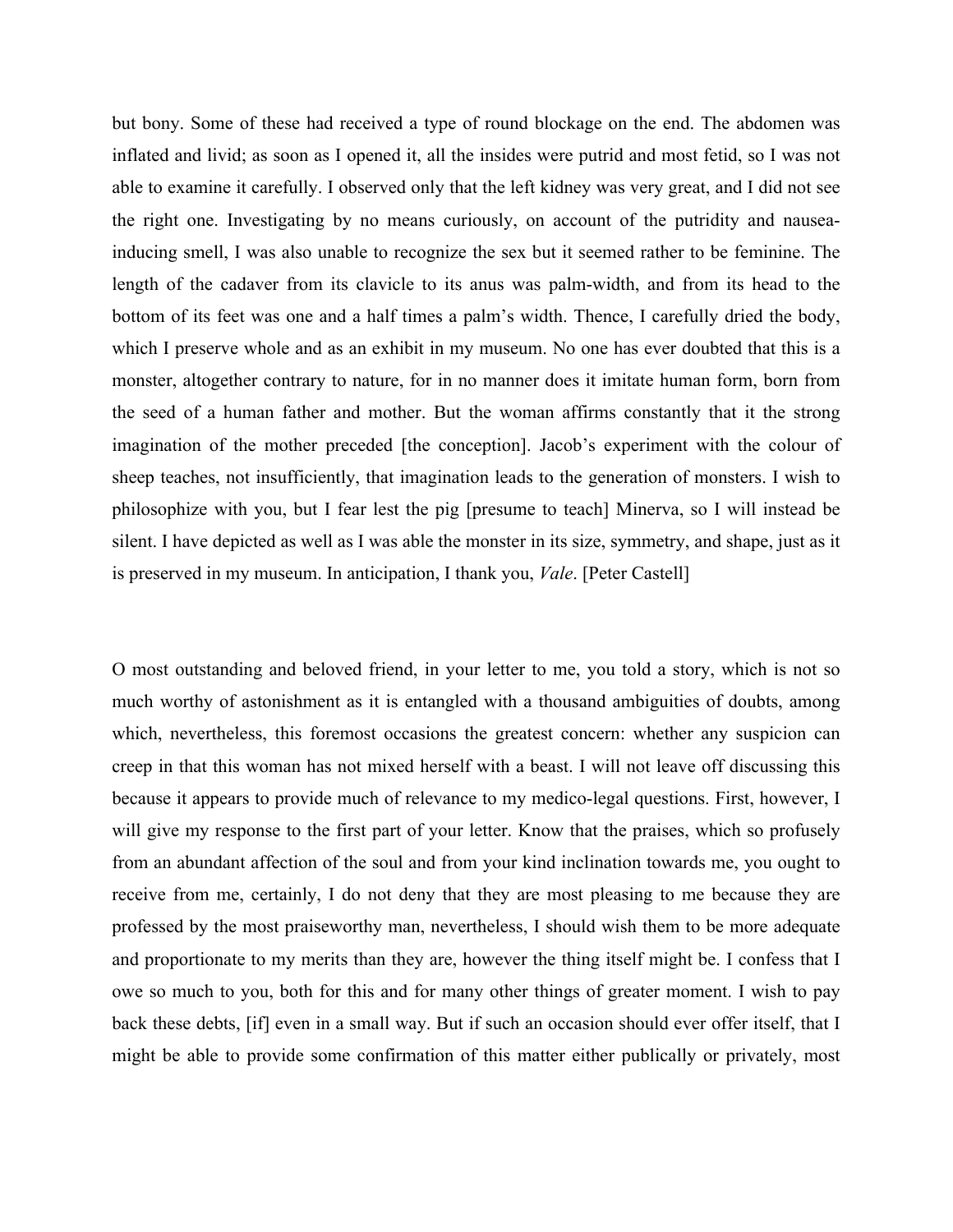freely, indeed, I will seize it, and, meanwhile, write to me as your creditor, while I prepare myself to handle your proposed question.

[*1*] There is great controversy, as you know, whether any generation can follow from human seed mixed with beastly seed. Many, to be sure, or almost all, deny it especially because one will necessarily corrupt the other on account of their inconsistency, since human seed might contain divine heat, however, the seed of beasts is confessed to be far from that perfection. Add the difference of those forms, both in respect to many others, and in respect to corruptibility and incorruptibility, since human [seed] arose from outside, and is immortal and incorruptible, and beastly [seed] is brought out of the potential of matter, and is mortal and corruptible. Although there is a formative virtue in the seed of both generators, dependent on the spirit [*anima*] of both parents, one spirit is not able to unite with another, in order that they might operate harmoniously as one agent. For, the spirits and forms are said to be mixed if the virtues of the spirit are mixed together, for the virtues are virtues of a specific spirit.

[*2*] I leave behind those things which are deduced from these latter considerations, and which, on the face of it, seem to render impossible such an unusual generation, such considerations as the differences of gestation in the uterus, the differences of growing up periods outside of the uterus, the differences of foods, and other differences of that kind, which, nevertheless, all can be refuted by a single response, by saying that singular things produce the difficulty whenever that which is generated from parents of diverse species, retains, from necessity, the nature of both parents, and does not introduce its own [nature], but they vanish altogether when the offspring inherits, from a similar conjunction, a certain third, personal nature, appropriate to itself, requiring such a delay in the uterus as will be necessary to it, growing in the way that suits it, and, requiring those foods which are more proportionate to its nature, except that it obtained from the parents some of these from necessity, as we observe to happen in those monsters which we actually witness to be generated from parents different not only in species, but also in genus. For, whenever a generation is to follow, there is necessarily a most perfect mixture of both seeds, whence it is able to be born, [and the thing generated] derives from the seed of both parents, yet it is not the species of either of the parents, nor does it retain the nature of either one or the other, or both together, but, rather, it is a third thing which, having its own individual nature, insofar as [this nature], which pertains as much to the shape of its body and to personal constitution and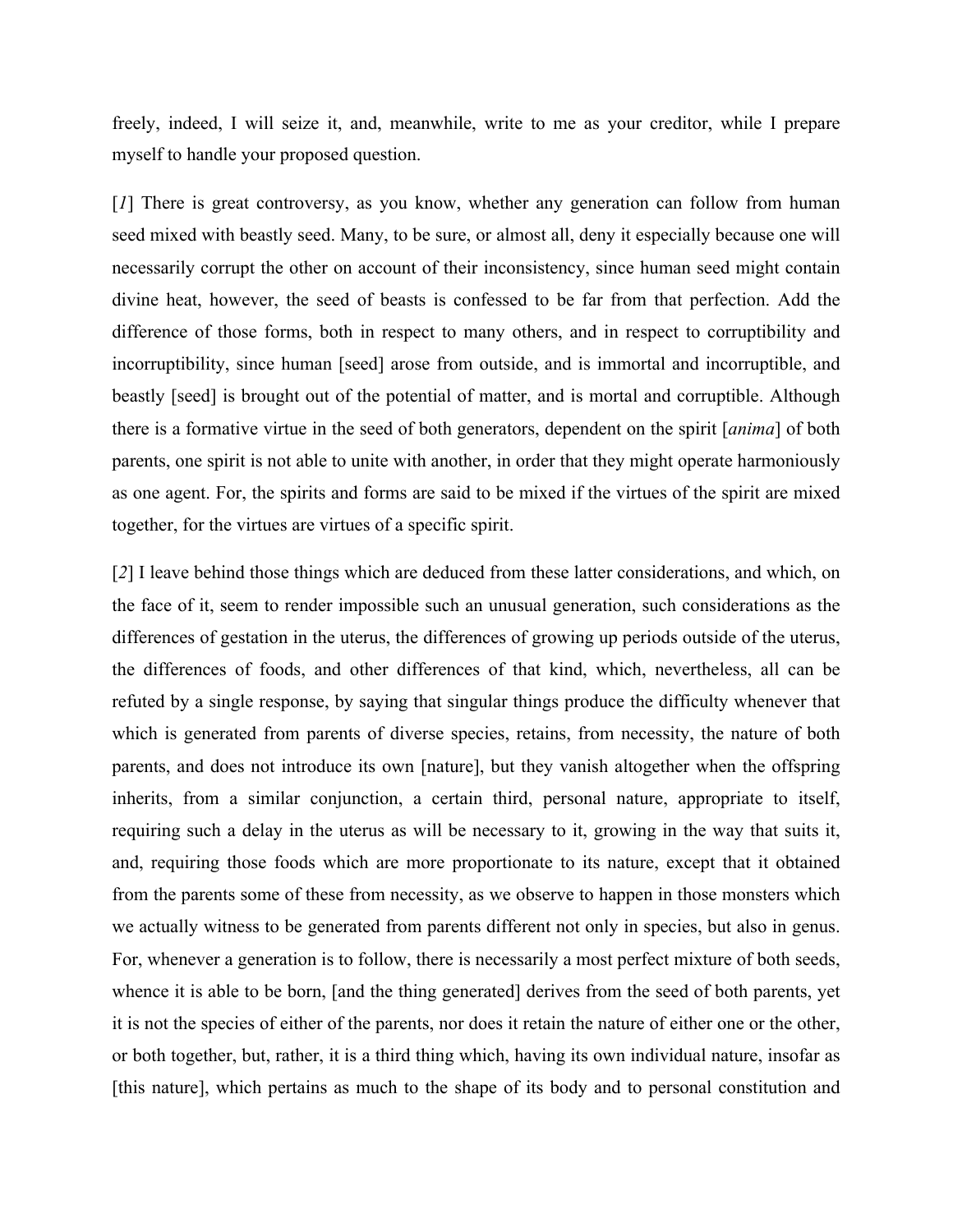life, as to that internal shape, brought forth not more from one seed than from the other, is itself mixed from both at once.

But given the impossibility of being born from human seed and beastly seed assembling together on account of that which was said earlier about the difference of forms, certainly, this woman, about whom we write, and others, if they beget monsters of this sort, seem innocent, free from all suspicion which might have been able to creep in concerning their rumored intercourse with beasts, especially, since more generally accepted causes of this kind of generation of monsters are widely accepted, such as a defect of seed, the intemperateness [of the seed], and also a grave default, a clotting of all blood, and the strong imagination of the parent; for, there is no doubt that badly disposed seeds and unclean blood, as the nutriment feeding the seeds, are able especially to generate a monster which deviates from human form. Thus, also, the imagination by representing the image of this or of that animal, is able to be the cause, when a monster similar to the image represented is generated.

[*3*] I was previously of that opinion, and now, I persevere much more in the [opinion] that nothing can prevent it that from the mixture of human seed with beastly seed some generation can follow. But I judged that it should not be rashly decided whether generation of this thing, or this animal, can follow. From this [position], it is easily possible to deduce, that this woman, and whoever else has generated a similar monster, is not free from all suspicion and, therefore, is to be held a suspect of a wicked crime.

For, although, I always judge it to be altogether difficult for any generation to be able to follow from a mixture of this kind, on account of the many conditions which must coincide, as much on the part of each parent and of each seed as on the part of the carnal joining and ejaculation of seeds, nevertheless, I do not draw back on account of this difficulty from an affirmative sentence, because I consider the matter in human seed, or rather, I consider [the seed] as matter, and I consider the form as animated seed. Since the form comes from outside in such as way that the matter of the seed enters into this mixture without the form, therefore, so far as it is separated from that form, I believe altogether that [human seed] can be mixed with beastly seed, and, thereupon, there can follow some generation of animate creature, whatever it may be, an offspring of such a kind as, perhaps, was already seen by this woman.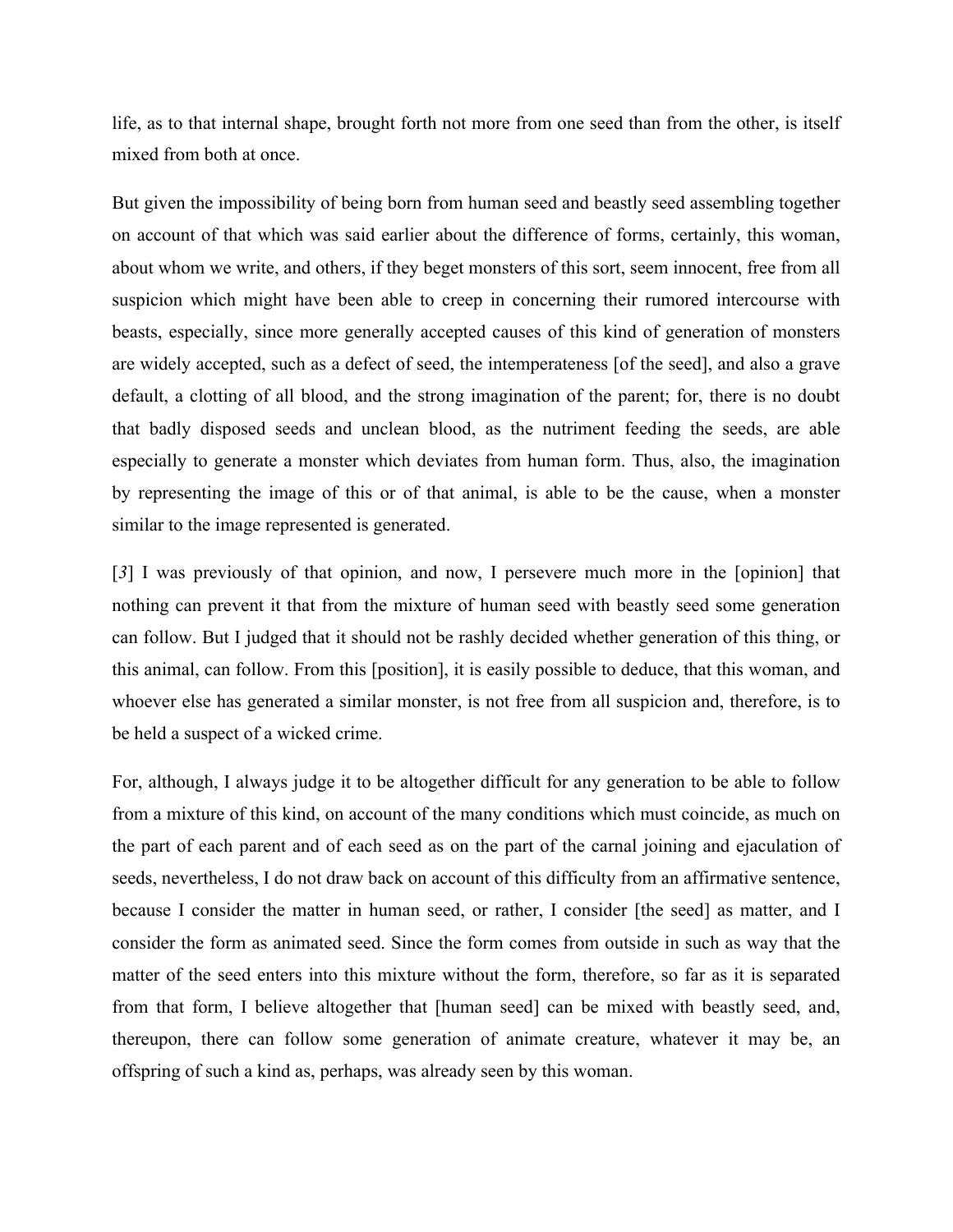For what is said concerning the difference of heat, and greater or lesser perfection, does not oppose this, since this does not impede that the human seed and the beastly [seed], mixed together, are able to generate some animal although they differ according to so greater and less.

However, in order to prove what we said concerning the suspicion of a carnal mixing with beasts, the exclusion of whatever other causes believed to concur in this generation will certainly be important, especially, [the exclusion] of the defect of the seeds and of the nourishing blood, and of the imagination. In our case, the defect of the seeds and blood cannot be considered since the good habits and temperaments of both parents is proven, as you reported, and they lead a healthy life, eat a laudable diet, and still enjoy a youthful age, and besides, it is impossible to believe that a defect of either parent, or of either seed, or maternal blood could generate such a monster; for, rather, it ought to be believed that no generation whatsoever follows from such a seed, and that if any should follow, it would have no defect, but would inherit a defect of the blood, so that no subsequent generation will proceed [from it]. Even if we should say that uterine moles\* come about from a defect of the seed (which nevertheless, I believe are procreated from feminine seed only) yet I never admitted that tainted seed is able to generate a perfect animal (if they should degenerate from the generation of men.)

However, as far as imagination, which you yourself, in this case, and nearly all learned men, admit as the cause of similar monsters, it seems to me that it ought to be excluded altogether from this generation, both on account of the reasons that I have addressed elsewhere, and on account of the second generation of a monster by this woman. For it is unlikely that so rare and remarkable an effect, which is hardly accustomed to be seen once in a thousand years, is able to be seen in such a short space of time or in one individual, unless we assign the cause of this effect to be more apt to be brought about from her nature than [from] her imagination. But I would like, in turn, to examine briefly the reasons, or some of them, which exclude the imagination as a cause of the generation of monsters.

<sup>\*</sup> The Latin *mola*, or uterine mole, is a fleshy mass which has formed in the uterus following an aborted ovum. On Galen's authority, medieval and early modern medicine held that the mole was caused by corrupted seed contained in the uterus. Zacchia here challenges Galen (*De usu partium*, xiv. 7) who stated that no conception even that of a *mola* could take place without the presence of male semen.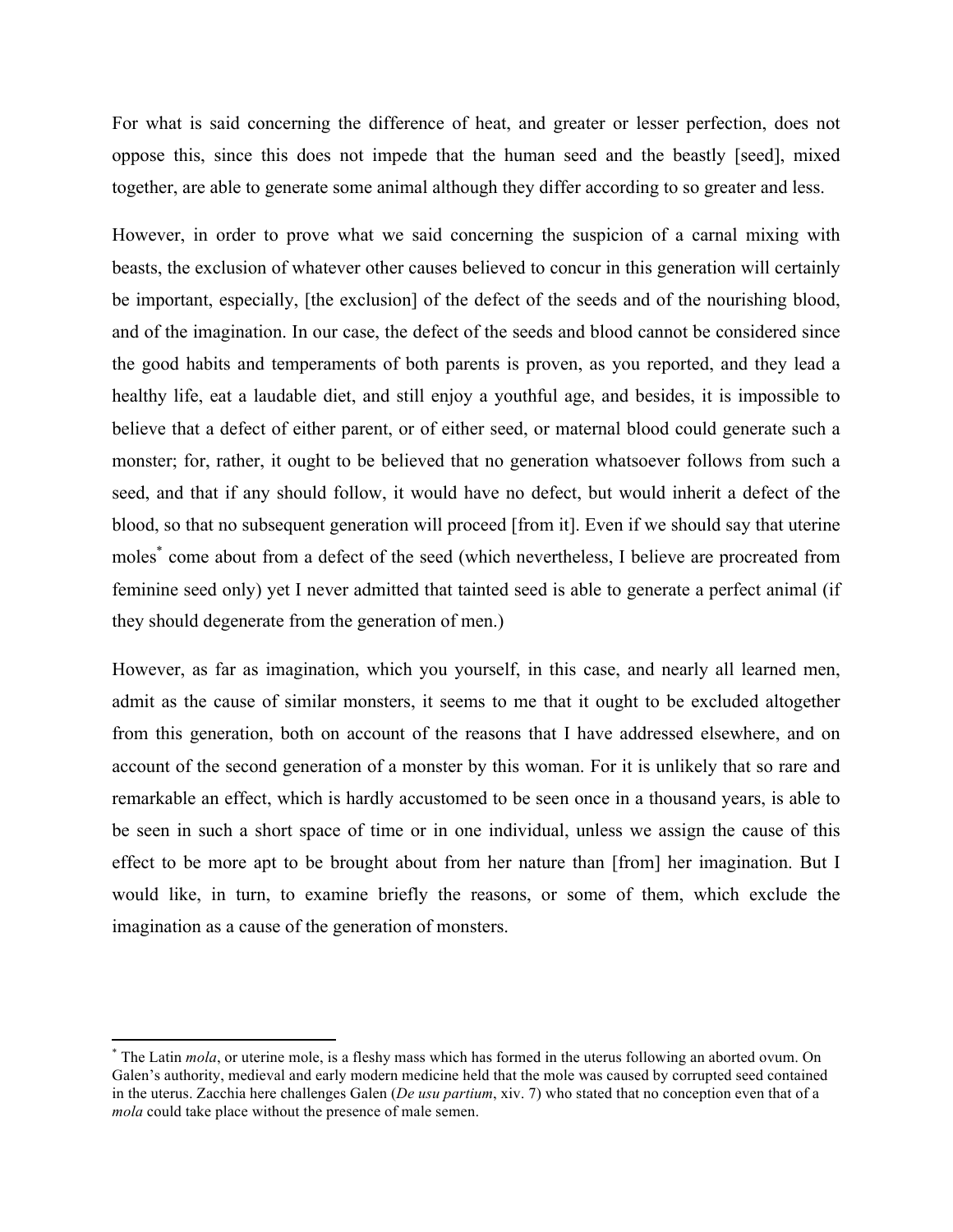[4] First, therefore, each and every faculty in an animal and in man is chiefly [made] for a certain operation, and not destined for another (Fernel, *lib.* 5. *Physiol. Cap.3*)<sup>\*</sup>, for, the concocting faculty (*Concoctrix*) is for cooking down, not for expelling or assimilating or nourishing; the retentive faculty (*Retentrix*) is for retaining not for expelling; the moving faculty (*Motrix*) is for moving, not for reasoning; the reasoning faculty (*Ratiocinatrix*) is not for cooking down, or sensing; the visual faculty is for seeing, not for hearing; the hearing faculty is for hearing, not for touching. Thus, it follows for individual faculties that any faculty does not perform the operation of another, nor can it act in any way, unless they are from among the faculties which serve by cooperating in the operation of [another faculty] which they serve. This is true of all faculties but especially those which are disparate among themselves (following Fernel, see above) and have no correspondence among themselves, such as natural faculties and vital faculties, vital faculties and animal faculties, animal faculties and natural faculties, which have no correspondence among themselves as natural faculties have among themselves and animal faculties have among themselves. In this way, therefore, natural faculties are not able to obstruct the vital functions, nor are vital faculties able to obstruct the animal functions, and, as follows, animal faculties are not able to obstruct the natural faculties nor to cooperate in any way in their operations. [*5*] Whence, since imagination is an animal faculty, it cannot cooperate in the formative operation which is a natural faculty with which it has no correspondence.

[*6*] Against this, it is not enough to say that imagination causes some things in the fetus and cooperates in the formative operations by arranging that formative power by means of exemplary images, (as was said by Thomas Fienus,<sup>†</sup> *De virib. imag. quest. 14. concl. 45. & quest. 15. concl. 46*) because imagination has no authority over the formative operation in such a manner that, by commanding that formative operation, it might make it form in this, and not in any other, way. But, even if we say that the imagination, by either commanding or arranging, makes this, it would be necessary that the formative faculty (*Formatrix*) sense the command and recognize the direction of a superior faculty, so that it could be able to operate according to those exemplary

<sup>\*</sup> Jean François Fernel was a sixteenth-century French physician whose contributions to physiology were greatly respected in the early modern period. His major work, *Physiologia* (originally called *On the Natural Part of Medicine*) provided a detailed anatomy of humans based on humours, temperaments, innate heat, spirits and the faculties of man.

<sup>†</sup> Thomas Fienus was a seventeenth-century medical and surgical writer. He was born in Antwerp but studied in Bologna under Mercurialis and Aldovandus. In addition to "De viribus imaginationis," he wrote another tract on the formation of the foetus, "De vi formatrice foetus."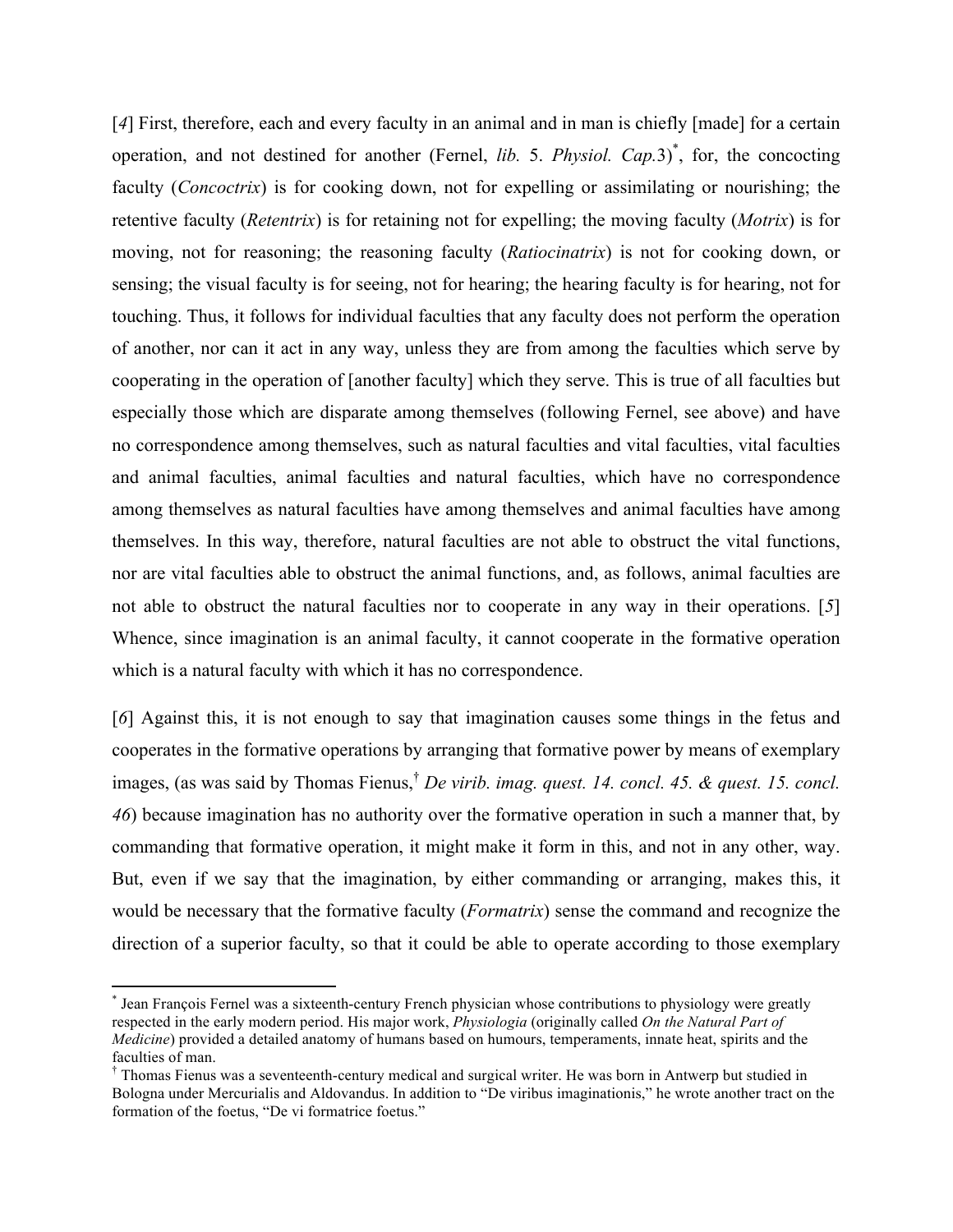images, through which the imaginative faculty (*Imaginatrix*) directs it to operate, and thus it will require the formative faculty to have another power, and also the virtue of cognition, by which it knows, or, at least, that it knows through itself. [*7*] To this difficulty, the response of the abovementioned Thomas Fienus concerning this cognition does not suffice, namely, that cognition is two-fold, one part which is true cognition pertaining to the cognitive powers, and another part which is the natural cognition that the animate parts of the body and plants recognize, which, through this cognition, draw to themselves what is appropriate to themselves and even expel, I say, what is inappropriate. It says that it suffices that images represented by the imagination are recognised by the formative faculty through the natural cognition so that they operate according to their likeness. But, I respond that, besides the fact that this natural cognition is induced for no reason, since all which operate naturally may not operate through any cognition but rather by the necessity of nature, nevertheless, granting this natural cognition, this would follow in those things which are in agreement with it according to its nature, not however in those which not only are not in agreement with its nature but which are most fully inconsistent, because they destroy the operations of nature. [*8*] Therefore, this nature should have been corrupted altogether if the formative faculty, by recognizing, by some cognition, alien images, destructive to its work, which had been presented to it by the imagination, nevertheless, admitted them into its operation, since it ought to repudiate and reject against this because it is given by nature that all parts and natural virtues expel from themselves those things which are alien and contrary to themselves.

Secondly, images represented by the fantasy to the formative faculty intervene either as material in the formation of members and of an animal, or as an instrument for forming that member and that animal, but not as material, because, in the presentation of the fantasies, the bare images of things are represented, but in monsters not only are the images of things impressed but also the very substances of the members are changed, as can be seen. Thus, these images are unable to provide to the material since they are purely spiritual. How, therefore, are those images changed into the material of the fetus? How do they put on the color? How do they have the same dimensions as the body? How do they take on the other corporeal qualities? [*9*] Therefore, images of this sort are not able to enter into the formation of the members, and of an animal, as the material. Neither can they act as an instrument because the instrument does not communicate its form to the creation. Thus, the individual faculties require their own instruments for their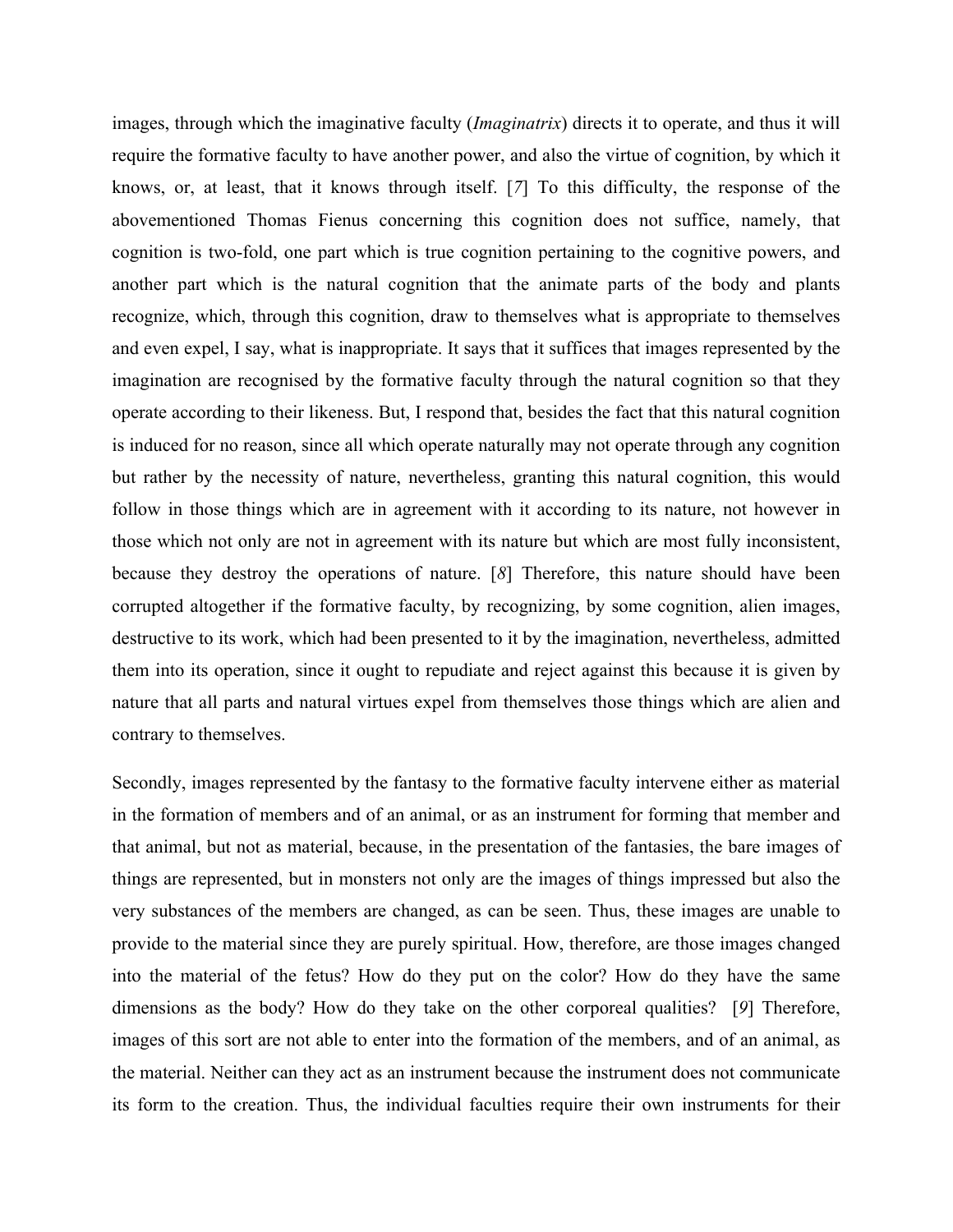actions to be carried out (Galen, *lib.* 1 *de Caus. Puls. Cap*. 4. & *alibi*: Fernel. *Lib*. 5 *Physiol. Cap.* 14 *et alibi*). Thus, these fantasies or images will intervene as either the instrument of the formative faculty or of the imaginative faculty. But [they cannot be said to be the instrument] of the formative faculty, because they are not the proper instruments of the formative faculty. Nor [can they be said to be the instruments] of the imaginative faculty, because, then, it would be true to say that "the imagination formed," which is altogether false, since it does not have the proper instrument for forming, nor can it be used by another, therefore, it is not able to form in any way.

[*10*] Third, if imagination cooperates with something else in formation, it acts either alone and by itself or in conjunction with the formative function. [It does not act] alone, for then it could form, which is in no way possible nor is this disputed by anyone. And [it does not act] together, because then there would be a confusion of all things, if the power of the faculty operating by accident were greater than faculty operating by the power of nature. And it would be possible for the faculty which operates by accident to form the foot of a beast whereas the faculty that operates by the power of nature had intended to form the foot of a human. But, this ought not to be said because nature avoids confusion, and it does not permit one faculty to perform the function of another. Thus, I think that the effects that we attribute so easily to imagination are more imaginary than real, and probably have other natural causes, more appropriate to themselves, from which they are produced.

[*11*] Fourth, the formative faculty, as soon as it begins to form, is always in operation and never rests (Galen *Lib. de fet. format. cap.* 5). How then can it be true that imagination, the power, without a doubt, which is unable either to form according to its own nature, or to know how to form, and which, whether in an instant or even in a short time, is unable to direct the formative faculty by representing its fantasy, so that, nevertheless, such a fantasy might form a fetus, is more powerful and stronger than the formative faculty, which forms according to its nature and is always in operation? Why do we not admit freely that intellective power, nay rather, I say, the will of man, is more able to direct the formative faculty than the imagination? For, indeed, these are active, but the imagination is a passive power and receives and retains only fantasies derived from the senses.

[*12*] Finally, although, as the contrary opinion says, imagination frequently impresses its fantasy on the foetus in the hour of its conception, it is certain that the fantasy can only be received in the